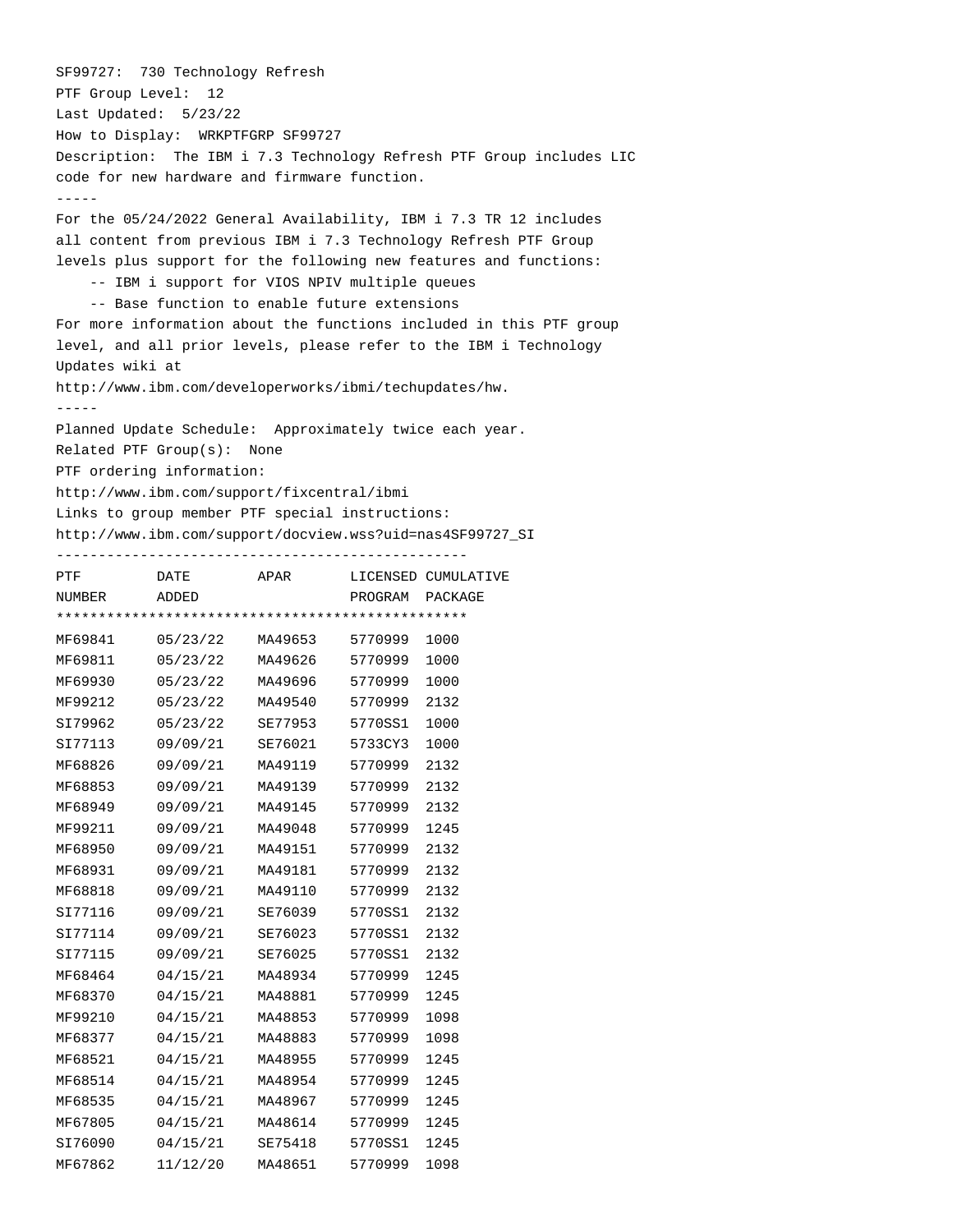| MF68087 | 11/12/20 | MA48755 | 5770999 | 1098 |
|---------|----------|---------|---------|------|
| MF99209 | 11/12/20 | MA48528 | 5770999 | 0310 |
| SI74084 | 11/12/20 | SE74227 | 5770SS1 | 1098 |
| MF67296 | 07/16/20 | MA48339 | 5770999 | 0310 |
| MF67393 | 07/16/20 | MA48386 | 5770999 | 0310 |
| MF67240 | 07/16/20 | MA48309 | 5770999 | 0310 |
| MF99208 | 07/16/20 | MA48241 | 5770999 | 0128 |
| MF67263 | 07/16/20 | MA48324 | 5770999 | 0310 |
| MF67383 | 07/16/20 | MA48342 | 5770999 | 0310 |
| MF67303 | 07/16/20 | MA48344 | 5770999 | 0310 |
| MF66858 | 07/16/20 | MA48050 | 5770999 | 0310 |
| MF66859 | 07/16/20 | MA48080 | 5770999 | 0310 |
| MF66824 | 07/16/20 | MA48062 | 5770999 | 0310 |
| MF67201 | 07/16/20 | MA48274 | 5770999 | 0128 |
| SI73219 | 07/16/20 | SE73569 | 5770SS1 | 0310 |
| SI70255 | 07/16/20 | SE71510 | 5770SS1 | 9311 |
| MF66347 | 11/14/19 | MA47808 | 5770999 | 9311 |
| MF66465 | 11/14/19 | MA47863 | 5770999 | 9311 |
| MF66780 | 11/14/19 | MA48042 | 5770999 | 0128 |
| MF66783 | 11/14/19 | MA48043 | 5770999 | 0128 |
| MF66786 | 11/14/19 | MA48044 | 5770999 | 0128 |
| MF99207 |          | MA47938 | 5770999 | 9311 |
|         | 11/14/19 |         |         |      |
| SI69686 | 11/14/19 | SE71050 | 5770SS1 | 0128 |
| SI70454 | 11/14/19 | SE71673 | 5770SS1 | 0128 |
| SI70507 | 11/14/19 | SE71708 | 5770SS1 | 0128 |
| MF65801 | 05/09/19 | MA47545 | 5770999 | 9311 |
| MF65963 | 05/09/19 | MA47523 | 5770999 | 9311 |
| MF65676 | 05/09/19 | MA47474 | 5770999 | 9311 |
| MF65807 | 05/09/19 | MA47536 | 5770999 | 9311 |
| MF65818 | 05/09/19 | MA47553 | 5770999 | 9311 |
| MF65878 | 05/09/19 | MA47587 | 5770999 | 9311 |
| MF65903 | 05/09/19 | MA47603 | 5770999 | 9116 |
| MF65914 | 05/09/19 | MA47606 | 5770999 | 9311 |
| MF65974 | 05/09/19 | MA47638 | 5770999 | 9311 |
| MF65975 | 05/09/19 | MA47639 | 5770999 | 9311 |
| MF65980 | 05/09/19 | MA47643 | 5770999 | 9311 |
| MF65891 | 05/09/19 | MA47600 | 5770999 | 9311 |
| MF66042 | 05/09/19 | MA47667 | 5770999 | 9311 |
| MF65910 | 05/09/19 | MA47608 | 5770999 | 9311 |
| MF99206 | 05/09/19 | MA47459 | 5770999 | 9116 |
| MF65724 | 05/09/19 | MA47490 | 5770999 | 9116 |
| MF65681 | 05/09/19 | MA47480 | 5770999 | 9116 |
| MF65695 | 05/09/19 | MA47487 | 5770999 | 9116 |
| MF65702 | 05/09/19 | MA47466 | 5770999 | 9116 |
| MF65944 | 05/09/19 | MA47626 | 5770999 | 9311 |
| MF65733 | 05/09/19 | MA47510 | 5770999 | 9311 |
| MF65815 | 05/09/19 | MA47554 | 5770999 | 9311 |
| SI69878 | 05/09/19 | SE71195 | 5770SS1 | 9311 |
| MF65168 | 09/13/18 | MA47186 | 5770999 | 9116 |
| MF64919 | 09/13/18 | MA47047 | 5770999 | 8242 |
| MF65076 | 09/13/18 | MA47134 | 5770999 | 8242 |
| MF65078 | 09/13/18 | MA47133 | 5770999 | 8242 |
| MF65048 | 09/13/18 | MA47114 | 5770999 | 8242 |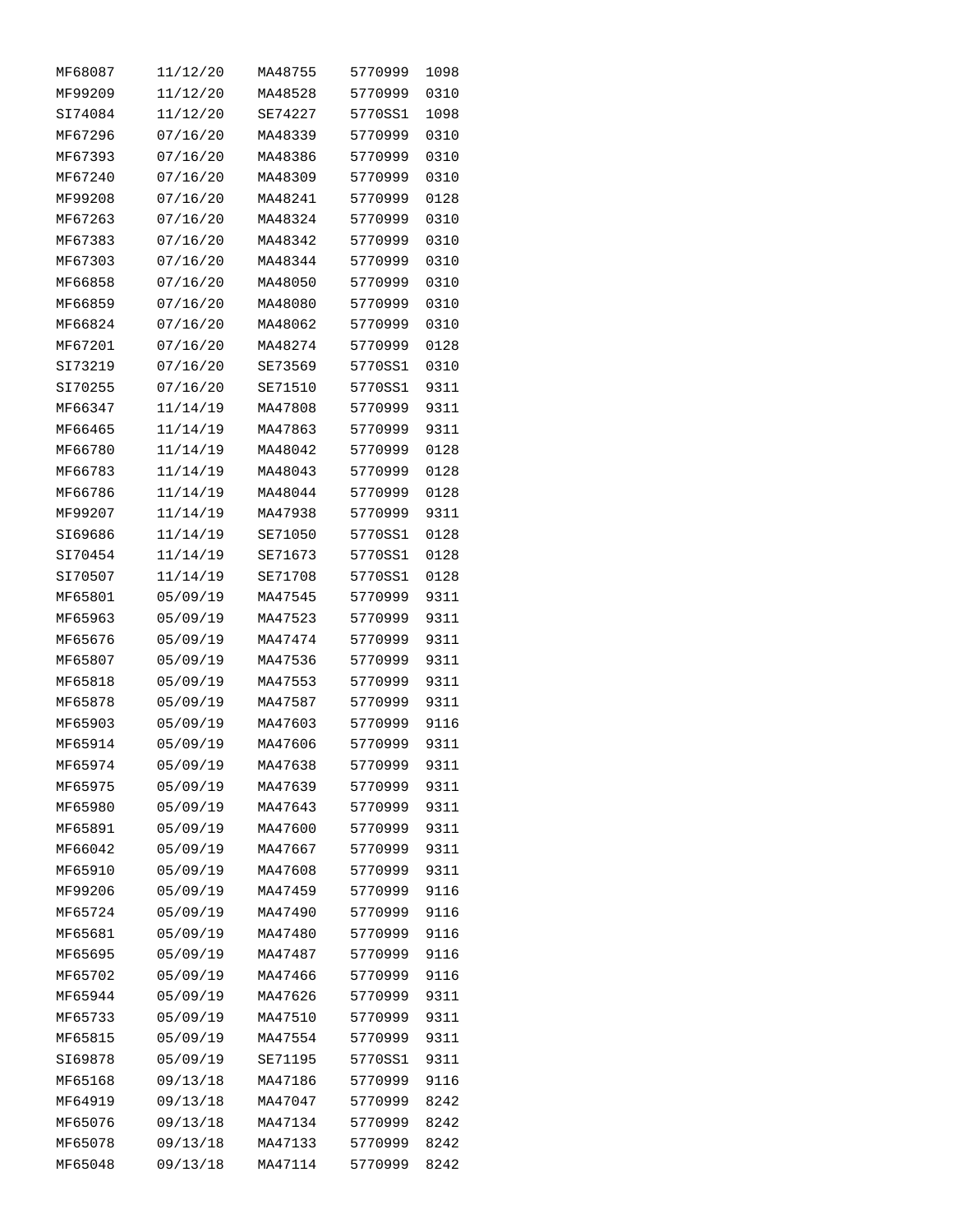| MF64835 | 09/13/18 | MA46993 | 5770999 | 8242 |
|---------|----------|---------|---------|------|
| MF65137 | 09/13/18 | MA47168 | 5770999 | 8242 |
| MF65094 | 09/13/18 | MA47149 | 5770999 | 8242 |
| MF65170 | 09/13/18 | MA47192 | 5770999 | 8242 |
| MF99205 | 09/13/18 | MA47144 | 5770999 | 8242 |
| MF64645 | 09/13/18 | MA46905 | 5770999 | 8242 |
| MF65219 | 09/13/18 | MA47218 | 5770999 | 9116 |
| MF65215 | 09/13/18 | MA47217 | 5770999 | 9116 |
| MF65118 | 09/13/18 | MA47158 | 5770999 | 9116 |
| MF65158 | 09/13/18 | MA47163 | 5770999 | 9116 |
| MF65185 | 09/13/18 | MA47200 | 5770999 | 9116 |
| MF65236 | 09/13/18 | MA46561 | 5770999 | 9116 |
| MF65240 | 09/13/18 | MA47228 | 5770999 | 9116 |
| MF65251 | 09/13/18 | MA47223 | 5770999 | 9116 |
| MF65272 | 09/13/18 | MA47240 | 5770999 | 9116 |
| MF65293 | 09/13/18 | MA47256 | 5770999 | 9116 |
| MF65297 | 09/13/18 | MA47253 | 5770999 | 9116 |
| MF65316 | 09/13/18 | MA47270 | 5770999 | 9116 |
| MF65132 | 09/13/18 | MA47167 | 5770999 | 9116 |
| MF65212 | 09/13/18 | MA47108 | 5770999 | 9116 |
| SI68338 | 09/13/18 | SE69967 | 5770SS1 | 9116 |
| MF64623 | 03/15/18 | MA46891 | 5770999 | 8242 |
| MF64549 | 03/15/18 | MA46848 | 5770999 | 8242 |
| MF64688 | 03/15/18 | MA46925 | 5770999 | 8242 |
| MF64690 | 03/15/18 | MA46926 | 5770999 | 8242 |
| MF64692 | 03/15/18 | MA46927 | 5770999 | 8242 |
| MF64493 | 03/15/18 | MA46829 | 5770999 | 8242 |
| MF64585 | 03/15/18 | MA46868 | 5770999 | 8242 |
| MF64564 | 03/15/18 | MA46863 | 5770999 | 8242 |
| MF64738 | 03/15/18 | MA46957 | 5770999 | 8242 |
| MF64663 | 03/15/18 | MA46901 | 5770999 | 8242 |
| MF64551 | 03/15/18 | MA46856 | 5770999 | 8025 |
| MF64568 | 03/15/18 | MA46864 | 5770999 | 8025 |
| MF64597 | 03/15/18 | MA46878 | 5770999 | 8025 |
| MF64600 | 03/15/18 | MA46879 | 5770999 | 8025 |
| MF64605 | 03/15/18 | MA46882 | 5770999 | 8025 |
| MF64610 | 03/15/18 | MA46884 | 5770999 | 8025 |
| MF64613 | 03/15/18 | MA46885 | 5770999 | 8025 |
| MF64694 | 03/15/18 | MA46932 | 5770999 | 8242 |
| MF64695 | 03/15/18 | MA46933 | 5770999 | 8242 |
| MF64456 | 03/15/18 | MA46769 | 5770999 | 8025 |
| MF64758 | 03/15/18 | MA46971 | 5770999 | 8242 |
| MF64677 | 03/15/18 | MA46918 | 5770999 | 8242 |
| MF64478 | 03/15/18 | MA46822 | 5770999 | 8242 |
| MF64490 | 03/15/18 | MA46827 | 5770999 | 8025 |
| MF64561 | 03/15/18 | MA46861 | 5770999 | 8242 |
| MF64665 | 03/15/18 | MA46912 | 5770999 | 8025 |
| MF64631 | 03/15/18 | MA46895 | 5770999 | 8242 |
| MF64788 | 03/15/18 | MA46987 | 5770999 | 8242 |
| MF99204 | 03/15/18 | MA46677 | 5770999 | 8025 |
| MF64491 | 03/15/18 | MA46828 | 5770999 | 8025 |
| MF64636 | 03/15/18 | MA46899 | 5770999 | 8242 |
| MF64593 | 03/15/18 | MA46875 | 5770999 | 8242 |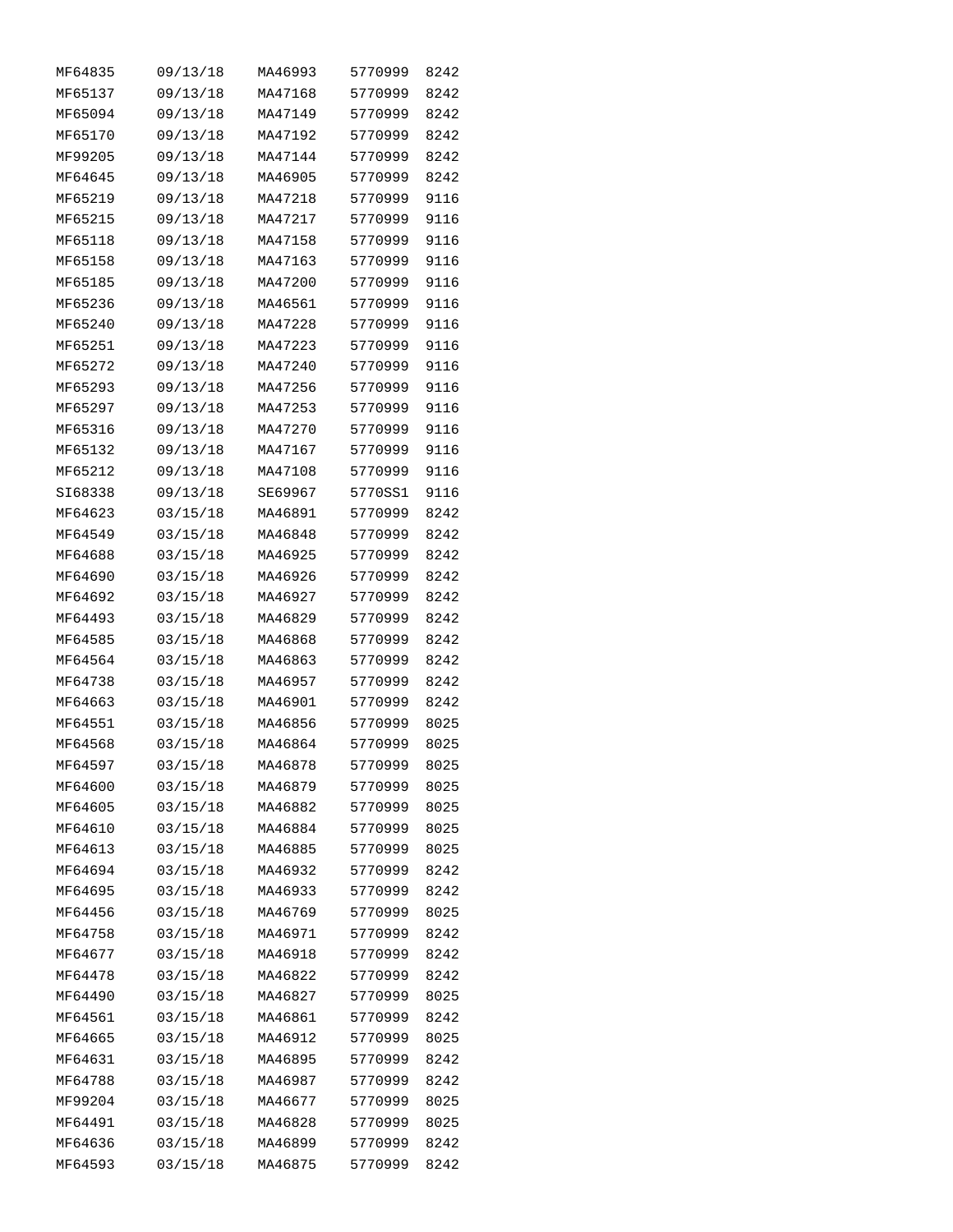| SI67200 | 03/15/18 | SE69018 | 5770SS1 | 8242 |
|---------|----------|---------|---------|------|
| SI66256 | 03/15/18 | SE68389 | 5770SS1 | 8025 |
| MF64065 | 10/26/17 | MA46609 | 5770999 | 7283 |
| MF64100 | 10/26/17 | MA46624 | 5770999 | 8025 |
| MF64104 | 10/26/17 | MA46626 | 5770999 | 7283 |
| MF64107 | 10/26/17 | MA46627 | 5770999 | 7283 |
| MF64116 | 10/26/17 | MA46628 | 5770999 | 8025 |
| MF64125 | 10/26/17 | MA46620 | 5770999 | 8025 |
| MF64162 | 10/26/17 | MA46641 | 5770999 | 8025 |
| MF64178 | 10/26/17 | MA46582 | 5770999 | 8025 |
| MF64184 | 10/26/17 | MA46661 | 5770999 | 7283 |
| MF64192 | 10/26/17 | MA46668 | 5770999 | 7283 |
| MF99203 | 10/26/17 | MA46488 | 5770999 | 7283 |
| MF63218 | 10/26/17 | MA46191 | 5770999 | 7283 |
| MF63355 | 10/26/17 | MA46255 | 5770999 | 7283 |
| MF63569 | 10/26/17 | MA46360 | 5770999 | 7283 |
| MF63888 | 10/26/17 | MA46507 | 5770999 | 7283 |
|         | 10/26/17 | MA46508 | 5770999 | 7283 |
| MF63889 |          |         |         |      |
| MF63949 | 10/26/17 | MA46538 | 5770999 | 7283 |
| MF63985 | 10/26/17 | MA46371 | 5770999 | 7283 |
| MF63988 | 10/26/17 | MA46559 | 5770999 | 7283 |
| MF63992 | 10/26/17 | MA46562 | 5770999 | 7283 |
| MF64047 | 10/26/17 | MA46593 | 5770999 | 7283 |
| MF64056 | 10/26/17 | MA46604 | 5770999 | 7283 |
| MF64060 | 10/26/17 | MA46605 | 5770999 | 7283 |
| MF64061 | 10/26/17 | MA46606 | 5770999 | 7283 |
| SI65805 | 10/26/17 | SE68041 | 5770SS1 | 7283 |
| SI65390 | 10/26/17 | SE67732 | 5770SS1 | 8025 |
| MF99202 | 03/16/17 | MA46103 | 5770999 | 7061 |
| MF62783 | 03/16/17 | MA45928 | 5770999 | 7061 |
| MF62790 | 03/16/17 | MA45979 | 5770999 | 7061 |
| MF62795 | 03/16/17 | MA45984 | 5770999 | 7061 |
| MF62800 | 03/16/17 | MA45983 | 5770999 | 7061 |
| MF62970 | 03/16/17 | MA46072 | 5770999 | 7061 |
| MF63019 | 03/16/17 | MA46089 | 5770999 | 7061 |
| MF63027 | 03/16/17 | MA46095 | 5770999 | 7061 |
| MF63032 | 03/16/17 | MA46096 | 5770999 | 7283 |
| MF63071 | 03/16/17 | MA46111 | 5770999 | 7061 |
| MF63108 | 03/16/17 | MA46128 | 5770999 | 7061 |
| MF63114 | 03/16/17 | MA46135 | 5770999 | 7061 |
| MF63139 | 03/16/17 | MA46148 | 5770999 | 7283 |
| MF63151 | 03/16/17 | MA46155 | 5770999 | 7061 |
| MF63153 | 03/16/17 | MA46154 | 5770999 | 7061 |
| MF63168 | 03/16/17 | MA46161 | 5770999 | 7061 |
| MF63185 | 03/16/17 | MA46169 | 5770999 | 7283 |
| MF63234 | 03/16/17 | MA46198 | 5770999 | 7061 |
| MF63244 | 03/16/17 | MA46202 | 5770999 | 7061 |
| MF63264 | 03/16/17 | MA45956 | 5770999 | 7283 |
| MF63279 | 03/16/17 | MA46222 | 5770999 | 7283 |
| MF63333 | 03/16/17 | MA46251 | 5770999 | 7283 |
| MF63401 | 03/16/17 | MA46280 | 5770999 | 7283 |
| SI63652 | 03/16/17 | SE66499 | 5770SS1 | 7061 |
| SI63791 | 03/16/17 | SE66599 | 5770SS1 | 7061 |
|         |          |         |         |      |